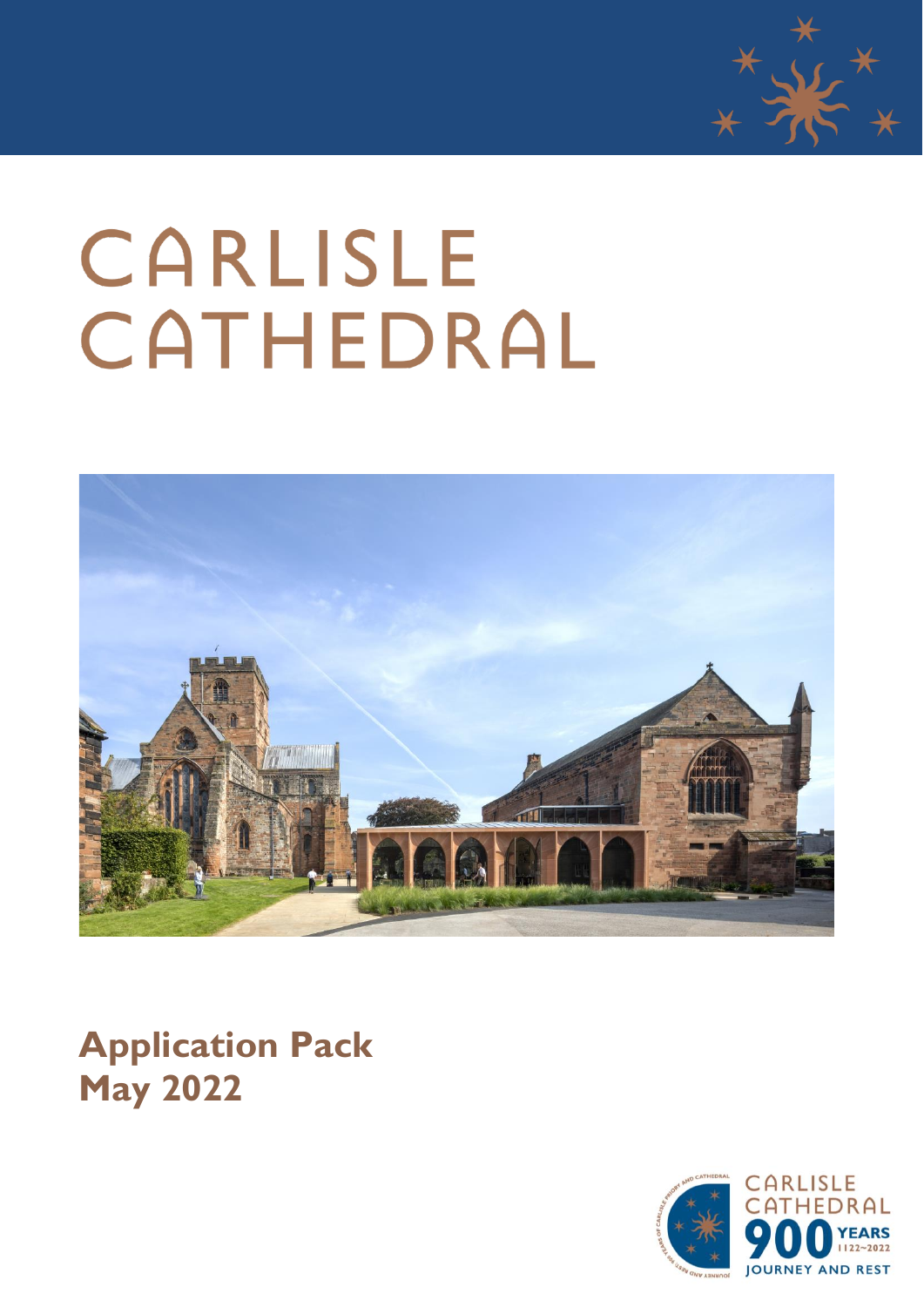

# **CARLISLE** CATHEDRAL

### **Contents**

- Chapter's Strategic Vision
- About Carlisle Cathedral
- The Role
	- o Job Description
	- oPerson Specification
	- oTerms of Appointment
- How to Apply
- Applicant and Candidate Privacy Policy

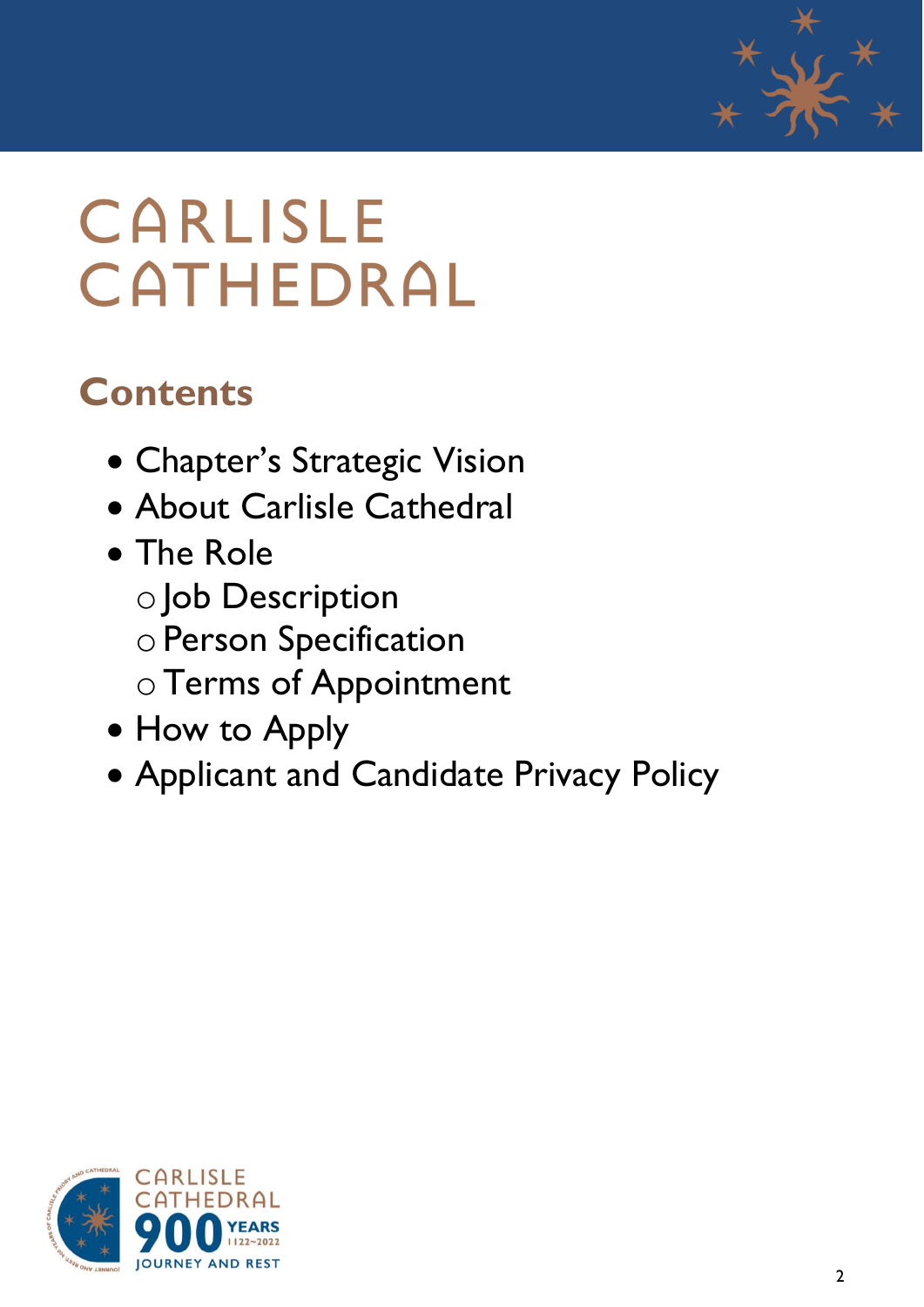

At the heart of any Cathedral is a small group of people who are called to maintain the daily offering of prayer and worship. The Cathedral Chapter (governing body), which includes the Dean and Canons, oversees the life of the Cathedral in all its aspects.

The Chapter's vision is to bring the love of God to city, county and nation through worship, witness, hospitality and welcome. Faithful worship, active discipleship, outward-looking mission, life-long learning, service to the community, and joyful celebration are important, and in each of these aspects of the Cathedral's life Chapter continues to draw inspiration from its Augustinian heritage.

Building on the Cathedral's long spiritual heritage and strength, Chapter aims to promote loving community where justice is seen to matter, common humanity is owned, people can find support, nurture and blessing and in which lives can be transformed and renewed. Worship is the beating heart of the Cathedral from which both activity and service to our community flow. Careful pastoral engagement by the clergy and pastoral teams reflects Christ's great love for all people, and Chapter places a very high value on



the safeguarding of children and those who are vulnerable.

Chapter is driving towards sustainability. Its commercial activities, catering/retail sales/events, are overseen by the directors of the Cathedral's trading arm (Carlisle Cathedral Enterprises Ltd - CCEL) Chapter's programme of activity shapes the ways in which the Cathedral engages with visitors, schools and communities to promote public engagement with our history, faith and collections. Chapter aims to make a significant contribution to the City's cultural and heritage economies.

A team of volunteers supports very many aspects of the Cathedral's day-to-day operation.

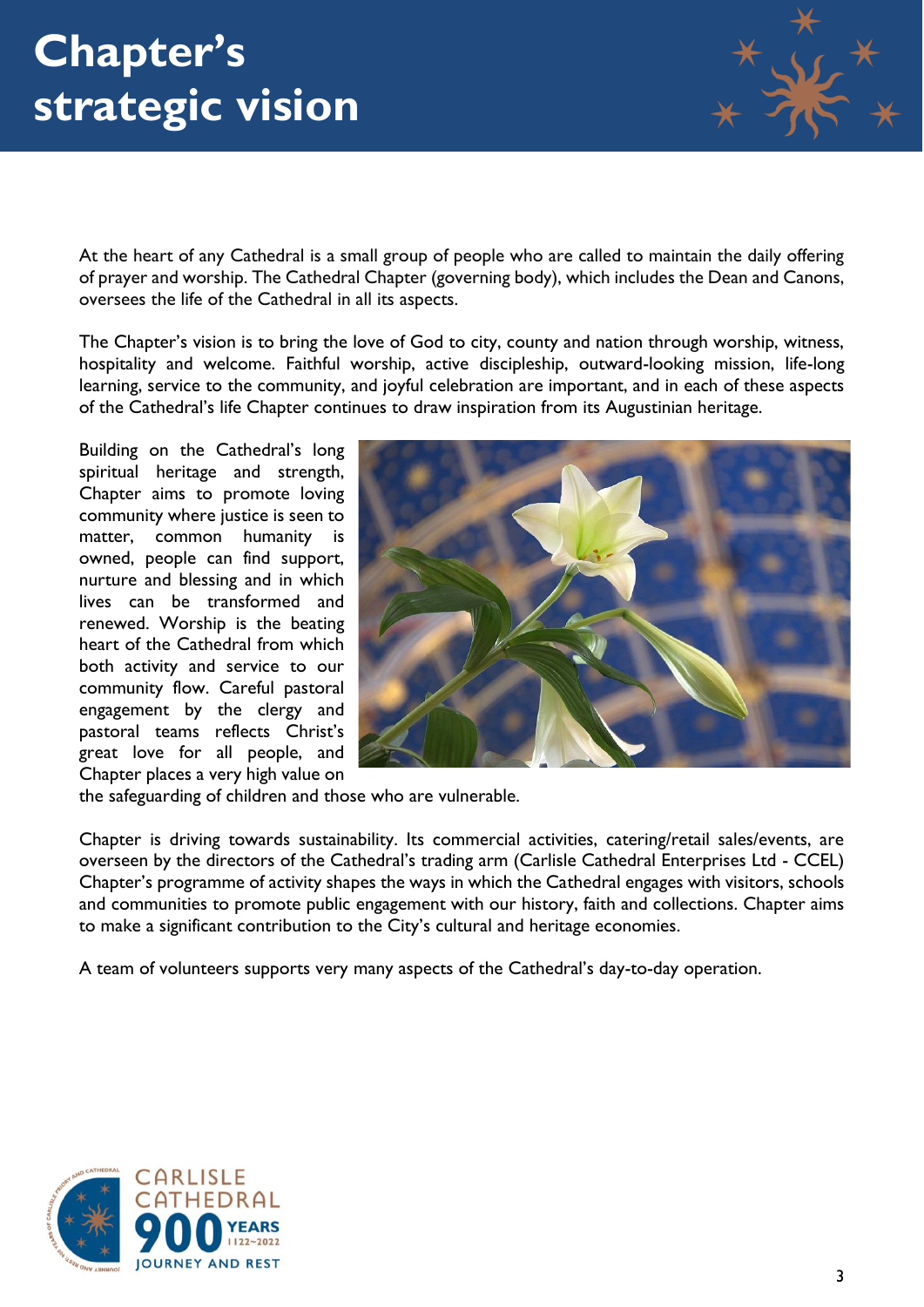### **About Carlisle Cathedral**





### **900th Anniversary**

The institution now known as Carlisle Cathedral came to life in 1122.

2022 marks the 900th anniversary of the Cathedral. It was founded by King Henry I as an Augustinian Priory in 1122 and became the Cathedral Church of the newly created Diocese of Carlisle eleven years later.

The area, close to the Scottish border, was unruly and the King wished to impose his authority. A Cathedral was a perfect symbol of that authority. Over the intervening 900 years Carlisle's

cathedral has seen dramatic changes in the life of the nation, reflecting the turbulent history of the Borderlands. Thankfully the cathedral is more peaceful nowadays and this house of God continues to serve its original purpose.

Through these 900 years the Cathedral has served the city and county – as a house of worship, a beacon of hope and as a place of rest within the restless history of life on the Border. The Cathedral has welcomed and given shelter to visitors, travellers and pilgrims – from the grandest monarch to the humblest wayfarer. A daily pattern of prayer has undergirded everything.

As we emerge from the Coronavirus pandemic, we have prepared a programme of events, activities and engagement which is aimed to allow many people, in a multitude of ways, to be part of this continuing pattern of journey and rest.

We hope many people will want to come and be part of this special year. Together we can make 2022 a memorable and enriching year for the people of our city and county.

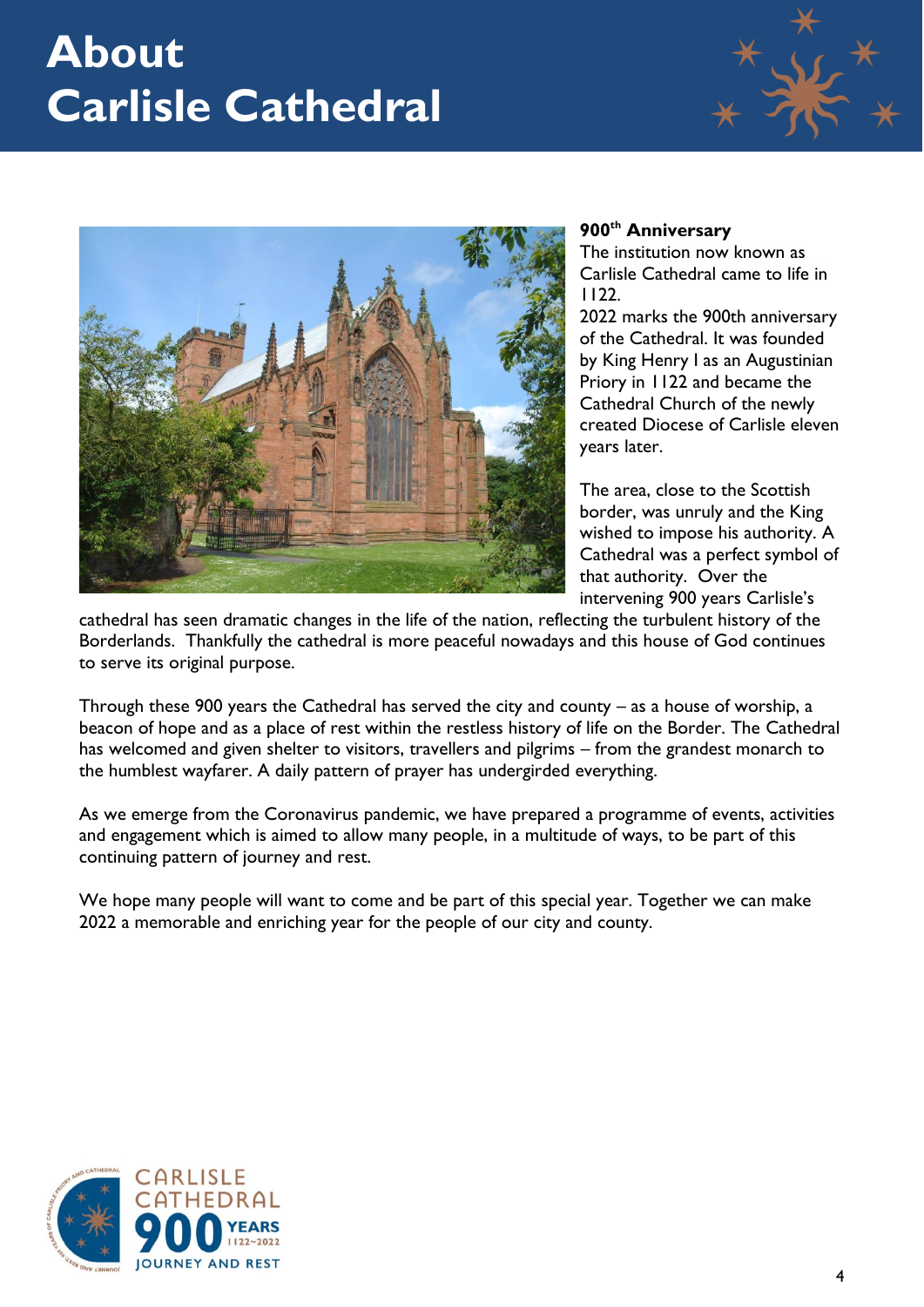

### **West Walls**

In 2019, the Carlisle Cathedral Development Trust (CCDT) bought the former Carlisle Diocesan Office (Church House), the Resource Centre buildings (the latter now let to St George's URC) and



the associated car park – which plot is adjacent with the Cathedral precinct. Essential repair work, funded by the CCDT, was put in hand in 2019/2020 and a staged project is under way to move the Cathedral office from its current location, 7 The Abbey, to Church House.

### **Music**

The Chapter gives strong financial support to the Cathedral's music department to maintain the Cathedral's English choral tradition. Sunday worship is supported by the Cathedral's Boys' and Girls' Choir who sing with the 6 Lay Clerks. The Cathedral Consort of teenage singers sing once a week and on occasional Sundays. Choristers are recruited during Year 3 from local primary schools. Choral Evensong is sung each weeknight except Saturdays.

Music is overseen by the Dean. Operationally, it is under the direction of the Director of Music supported by the Assistant Organist and Organ Scholar. There is a valued school outreach programme. Development of endowment funding for music has been identified as an important medium-term aim.



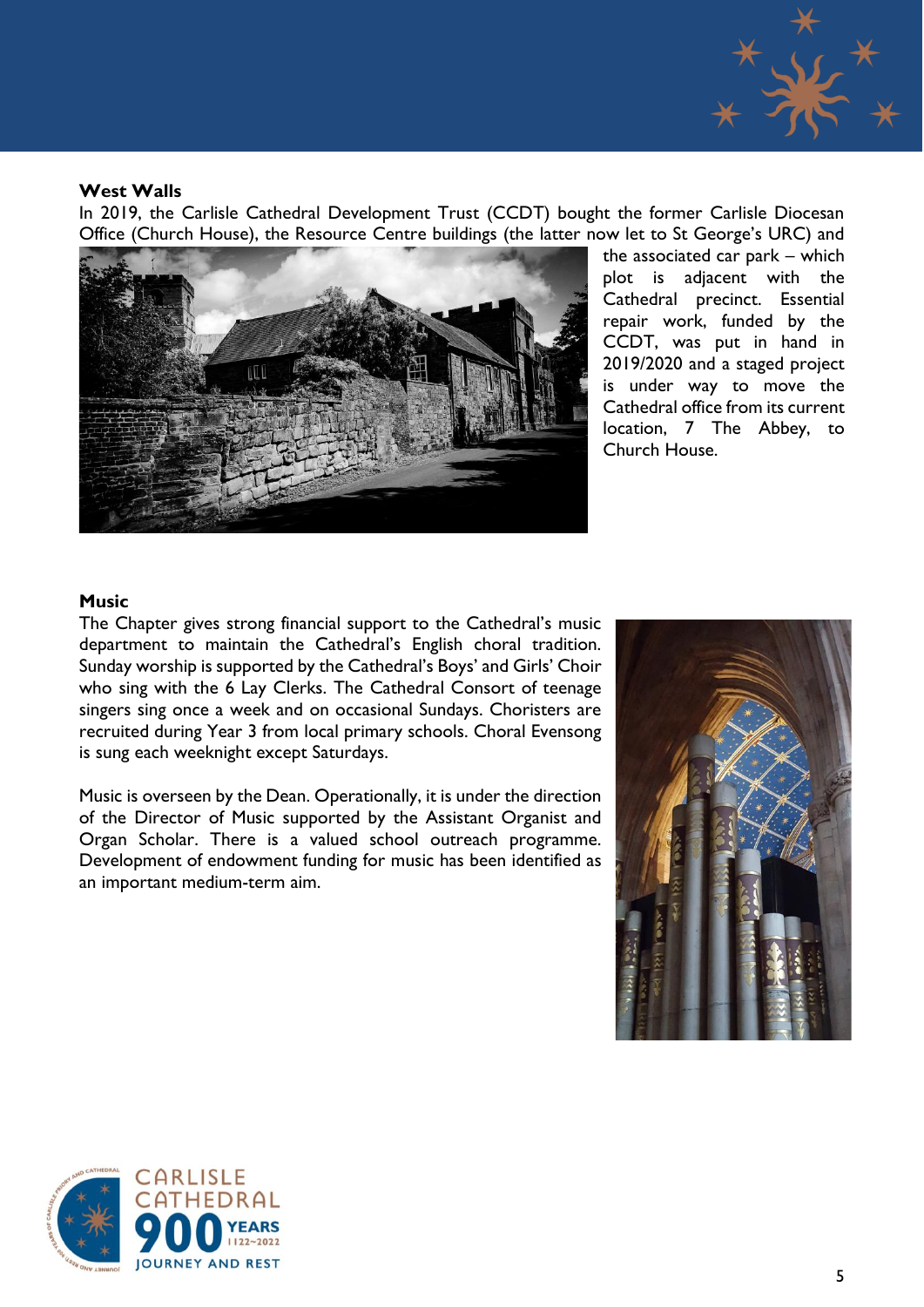# **The Role**



### **Job Description: Head of Income Generation**

The Chapter (governing body) of Carlisle Cathedral is looking to appoint a passionate and innovative Head of Income Generation with a successful track record to this role.

### **The Head of Income Generation's principal responsibilities will be:**

- To understand the income generation/fundraising needs of the Cathedral and develop a mapping of the various potential sources of income, funds and grants.
- Responsible as a Grants Officer ensuring the production and management of all grant and trust applications.
- To develop and implement a coordinated overarching strategy for, and manage, all the Cathedral's income generation activities.
- To develop and undertake a Regular Giving, Major Donor and Legacy strategy.

### **Key Responsibilities**

- To provide a coordinated overarching income generation strategy for all the Cathedral's fundraising activities.
- Develop a rolling annual plan of fundraising activities together with funding targets across the Cathedral with the Cathedral Leadership, and oversee its implementation.
- Specifically develop an understanding of the various potential fundraising bodies and individuals, and the most appropriate methods of engaging with them.
- To understand the Cathedral's intended developments with their business case and other drivers, in order to develop the most appropriate fundraising strategy. From this, identify the most appropriate potential funders or groups of funders and the processes and basis for making the approaches to each.
- Develop appropriate bids, applications, brochures, and other requirements to support the approaches to the various funder groups.
- Work with the Dean and Chapter to build effective relationships with potential funders to underpin and enhance the likelihood of successful donations and longer-term affiliations.
- To help manage the Customer Relationship Management (CRM) system, ensuring it is used consistently and in line with current requirements.
- The role requires the job holder to work closely with the Cathedral leadership and other Cathedral departments to ensure that the fundraising strategy is both supported and implemented consistently.
- In addition to the planned activities, the Cathedral will continue to build relationships with specific individuals and bodies that have a history of supporting the Cathedral and may choose to pursue funding opportunities if they arise.
- The Cathedral needs to be seen to be working to ethical standards consistent with its position as a faith organisation, and the job holder needs to be mindful of any potential conflicts or adverse publicity that could arise from fundraising activities.
- Be aware of the current health and safety policy and procedures.
- The successful candidate will be expected to attend courses, events and meetings as required to update on legislation and best practices, and other opportunities for personal development.
- All Cathedral employees are subject to completion of the Cathedral's safer recruitment process to the level appropriate for their position.



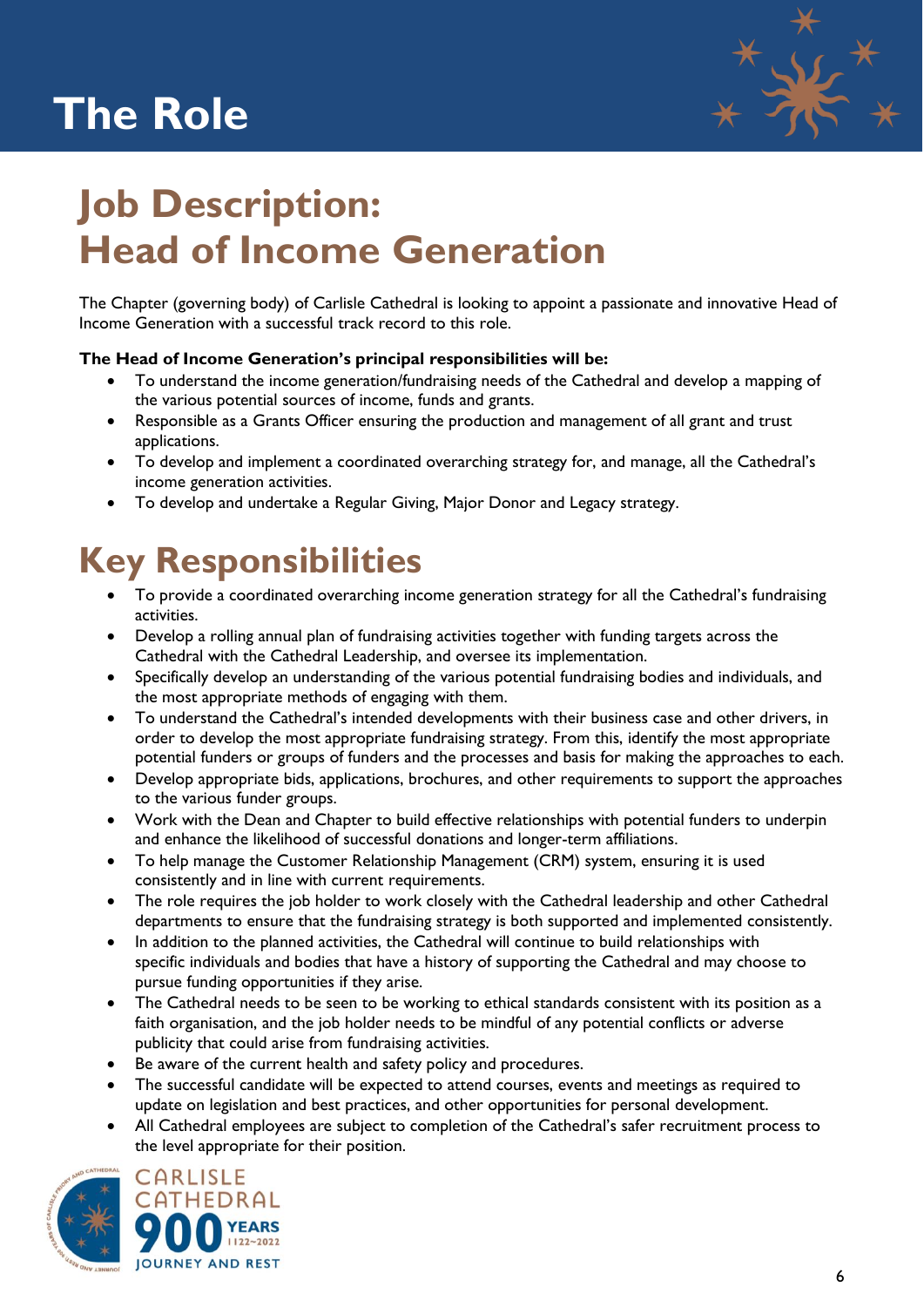

### **Person Specification**

Commitment to work with the Christian values and ethos that inform the life and work of the Cathedral**.** Understanding of, and respect and sympathy for, the complexities and sensitivities of a unique institution.

*The Head of Income Generation is currently a funded post until 2024, however the expectation is that it will become self-funding and therefore transfer to a permanent role.*

### **The ideal candidate is likely to demonstrate all or most of the following:**

| <b>ESSENTIAL</b>                                                                                                                                                                                                                                                                                                                                                                                                                                                                                                                                                                                                                                                                                                                                                                                                                                                                                                                                                                                                                                           | <b>DESIRABLE</b>                                                                                                                                                                                                                                                                                                  |
|------------------------------------------------------------------------------------------------------------------------------------------------------------------------------------------------------------------------------------------------------------------------------------------------------------------------------------------------------------------------------------------------------------------------------------------------------------------------------------------------------------------------------------------------------------------------------------------------------------------------------------------------------------------------------------------------------------------------------------------------------------------------------------------------------------------------------------------------------------------------------------------------------------------------------------------------------------------------------------------------------------------------------------------------------------|-------------------------------------------------------------------------------------------------------------------------------------------------------------------------------------------------------------------------------------------------------------------------------------------------------------------|
| Educated to graduate level or equivalent with<br>evidence of further professional development<br>in relation to fundraising, income generation<br>or similar activities.<br>In sympathy with the Church of England and<br>Carlisle Cathedral's mission and values.                                                                                                                                                                                                                                                                                                                                                                                                                                                                                                                                                                                                                                                                                                                                                                                         | Membership of a professional body<br>$\bullet$<br>Experience of working with volunteers.<br>$\bullet$<br>Experience of working in the charity/not-for-<br>profit sector.<br>Familiarity with the Church of England's ethos<br>and structures<br>Experience or knowledge of working within a<br>Christian setting. |
| <b>SKILLS &amp; ABILITIES</b>                                                                                                                                                                                                                                                                                                                                                                                                                                                                                                                                                                                                                                                                                                                                                                                                                                                                                                                                                                                                                              |                                                                                                                                                                                                                                                                                                                   |
| Track record of proactively developing relationships and opportunities to grow stakeholders.<br>Proven and demonstrable senior experience in charities or voluntary sector bodies across a wide<br>$\bullet$<br>range of fundraising activities, most especially in income generating events individual giving and<br>submitting applications to trusts and foundations.<br>Evidence of successfully applying for grants applications and processes.<br>$\bullet$<br>Proven ability to plan, monitor and report on all aspects of fundraising operations, including income<br>$\bullet$<br>and expenditure activities.<br>An understanding of data and impact on fundraising.<br>٠<br>Experience in digital fundraising<br>$\bullet$<br>Excellent personal and communication skills.<br>$\bullet$<br>IT competence.<br>$\bullet$<br>Attention to detail.<br>$\bullet$<br>Able to plan effectively, work to deadlines and have good personal time management skills.<br>Ability to take initiative and adapt.<br>Able to perform well in a busy environment |                                                                                                                                                                                                                                                                                                                   |
| PERSONAL QUALITIES                                                                                                                                                                                                                                                                                                                                                                                                                                                                                                                                                                                                                                                                                                                                                                                                                                                                                                                                                                                                                                         |                                                                                                                                                                                                                                                                                                                   |
| The confidence to deal with people from all walks of life (internally and externally)<br>$\bullet$                                                                                                                                                                                                                                                                                                                                                                                                                                                                                                                                                                                                                                                                                                                                                                                                                                                                                                                                                         |                                                                                                                                                                                                                                                                                                                   |

- Ability to work closely within a small team but also independently.
- Adaptable and flexible in your approach to work

### **COMPETENCIES**

- Communication
- Problem Solving and Initiative
- Creativity & Innovation
- Adaptability & Flexibility
- Team working

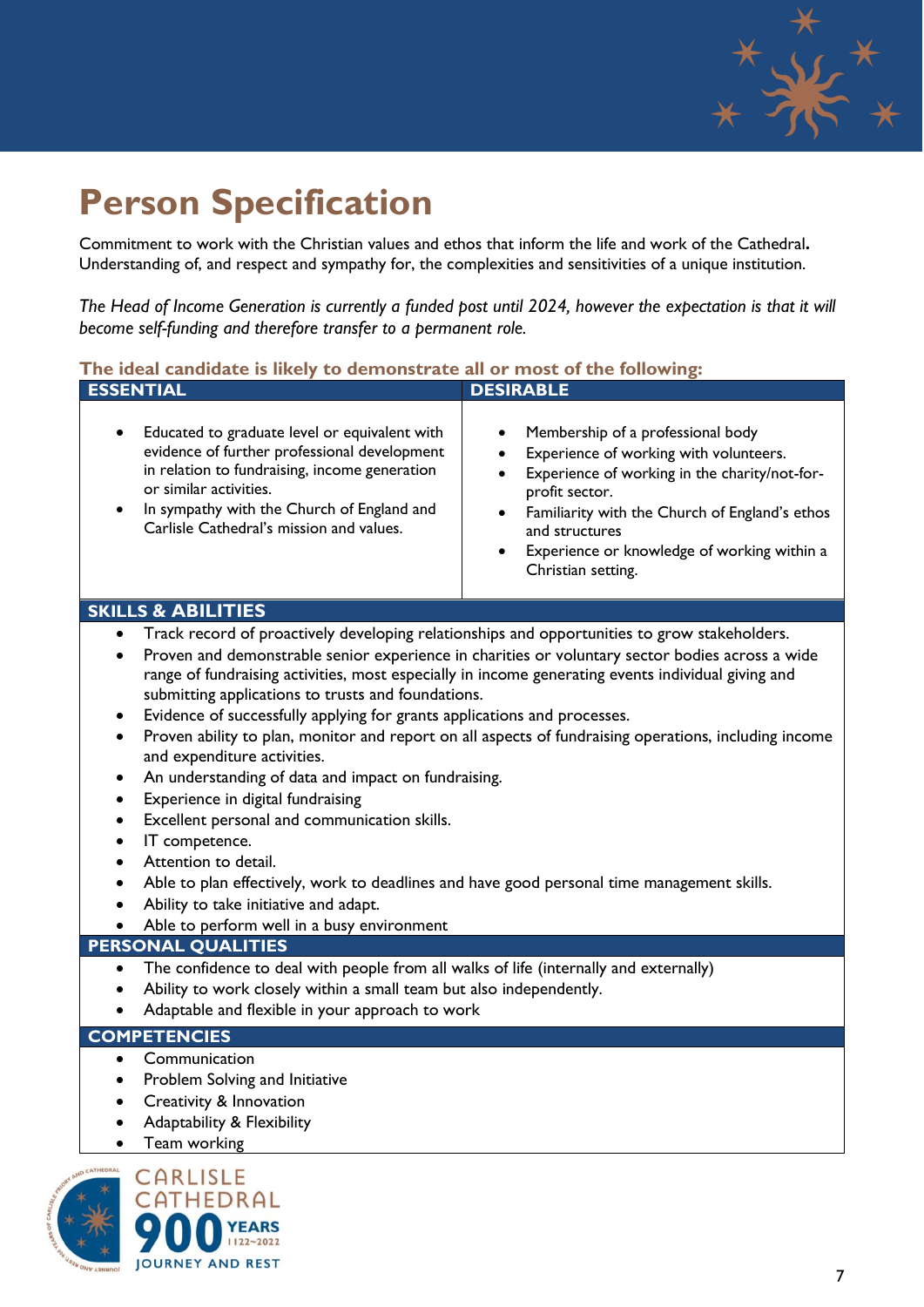# **Terms of appointment**



| Contract              | Full time, Fixed Term contract to 2024 with a view to the role becoming a<br>permanent post                                                                                                                                                                                                                                                                                                                                                                                         |
|-----------------------|-------------------------------------------------------------------------------------------------------------------------------------------------------------------------------------------------------------------------------------------------------------------------------------------------------------------------------------------------------------------------------------------------------------------------------------------------------------------------------------|
| <b>Salary</b>         | £30,750                                                                                                                                                                                                                                                                                                                                                                                                                                                                             |
| Location              | Cathedral Office, 7 The Abbey, Carlisle. CA3 8TZ.<br>On site working is recognised to be essential, in ordinary times, to achieve the<br>effective operation of the Cathedral's financial activities.                                                                                                                                                                                                                                                                               |
| <b>Annual Holiday</b> | Full-time employees 26 days (pro rata for part time) plus 8 English public<br>holidays, the dates to be agreed with the COO, and to take account of the needs<br>of the Cathedral.                                                                                                                                                                                                                                                                                                  |
| <b>Hours</b>          | 5 days (35 hours per week). This post brings with it the need for some flexibility<br>and attracts some weekend and evening work.                                                                                                                                                                                                                                                                                                                                                   |
| <b>Pension</b>        | After 3 months you will be automatically enrolled into the Church Workers'<br>Pension Scheme. Under this Scheme, there is an employer's contribution<br>(currently 7%). Employees contribute 3% and may make Additional Voluntary<br>Contributions to increase their pension if they wish.                                                                                                                                                                                          |
| Offer of employment   | Carlisle Cathedral is an equal opportunities employer and is committed to<br>safeguarding and promoting the welfare of children, young people and<br>vulnerable adults and expects all staff and volunteers to share this<br>commitment. Applicants must be willing to undergo a DBS check and any<br>other safeguarding checks and training as appropriate to the post. The<br>appointment will be subject to the satisfactory outcome of these checks and<br>successful training. |
|                       | Dependent upon the receipt of two satisfactory references, (present<br>employer/professional person with knowledge of performance/ unconnected<br>with employment), and a successful safer recruitment process.                                                                                                                                                                                                                                                                     |
| <b>Review</b>         | The post is subject to a six-month probationary period                                                                                                                                                                                                                                                                                                                                                                                                                              |
| Other                 | General terms and conditions of employment as set out in the Employee<br>Handbook, issued to all staff on appointment.                                                                                                                                                                                                                                                                                                                                                              |
|                       | The job description is an operational document that does not form part of<br>your contract of employment. It may be that from time to time you are<br>expected to perform tasks that may not be expressly in the job description<br>but are nonetheless necessary in the day-to-day performance of your duties.<br>Carlisle Cathedral reserves the right to amend the job description as may<br>from time to time be necessary to meet the changing needs of the<br>organisation.   |

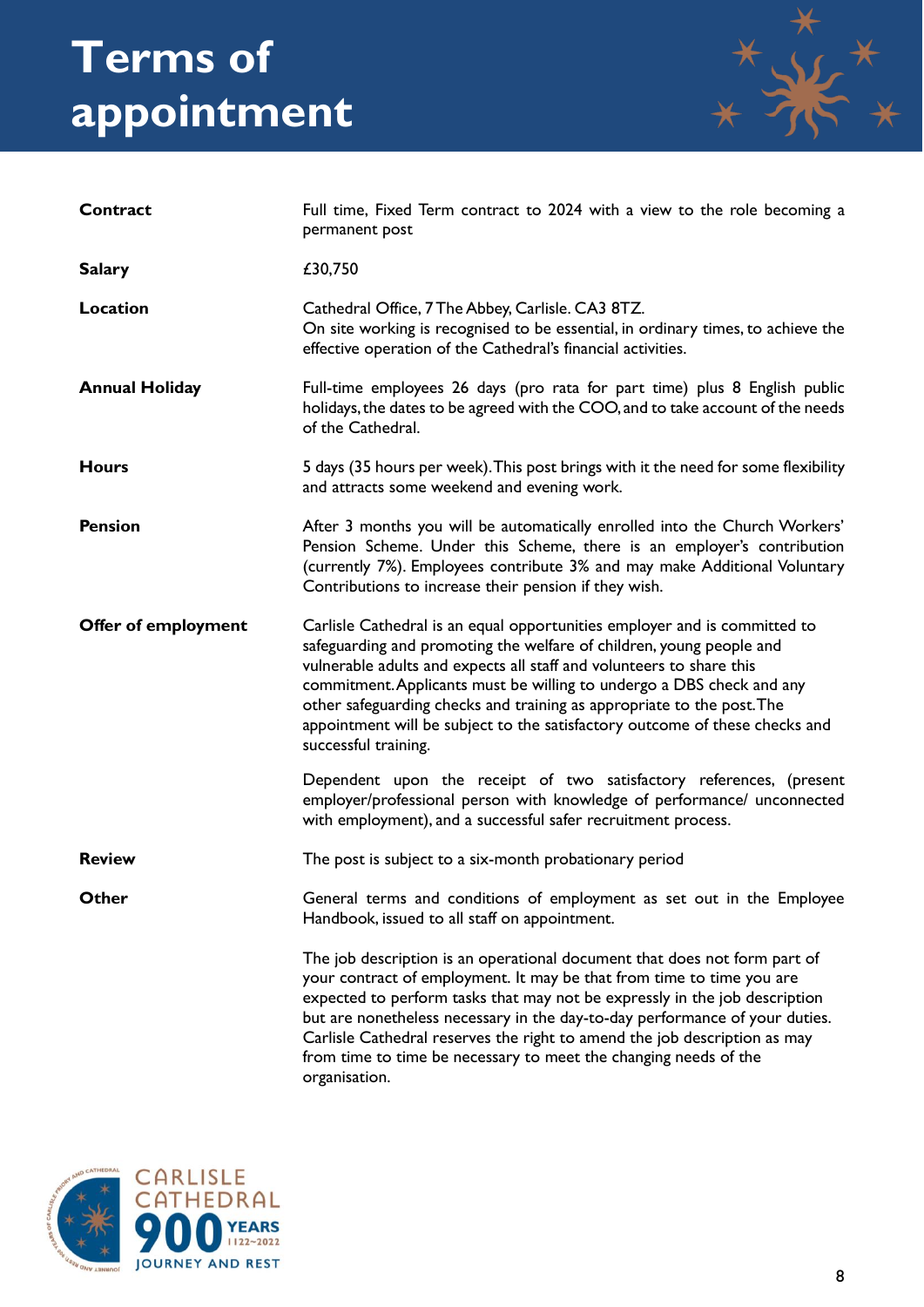# **How to Apply**



Application is by the supplied forms only with electronic submission. CVs are not accepted and should not be included.

Applications should include:

- completed application form
	- o the supporting information should be no longer than 2 sides of A4
- Recruitment Monitoring Form

One referee should be the applicant's current or most recent employer. (Where an applicant is not currently working with children young people/vulnerable adults but has done so in the past, one reference must be from this employer).

Please note that references will not be accepted from relatives or from people writing solely in the capacity of friends. References will be sought on the successful candidate following the interview process; however, we may approach previous employers for information to verify particular experience or qualifications, prior to interview. The appointment will be subject to the receipt of satisfactory references.

All candidates invited to interview must bring documents confirming any educational and professional qualifications referred to in their application form. Where originals or certified copies are not available for the successful candidate, written confirmation of the relevant qualifications must be obtained from the awarding body. Where the successful candidate has worked or been resident overseas in the past five years, we will carry out such checks and confirmations as may be required in accordance with statutory guidelines.

All candidates invited to interview must also bring with them:

- A current passport (if you do not hold a current passport, or you do not hold a British passport, then further evidence will be required as proof of the right to work in the UK)
- Driving Licence photocard
- Official documentation evidencing your current address (e.g. utility bill, bank statement)
- Where appropriate, any documentation evidencing a change of name (e.g. marriage certificate)

All applications should be clearly marked: **Confidential – Head of Income Generation**

And emailed to **[hr@carlislecathedral.org.uk](mailto:hr@carlislecathedral.org.uk) for the attention of the HR Officer.**

#### **Closing date: Sunday 5th June at 23:59.**

#### **Selection process date:**

The selection process including interviews will place week commencing **Monday 13th June 2022.**

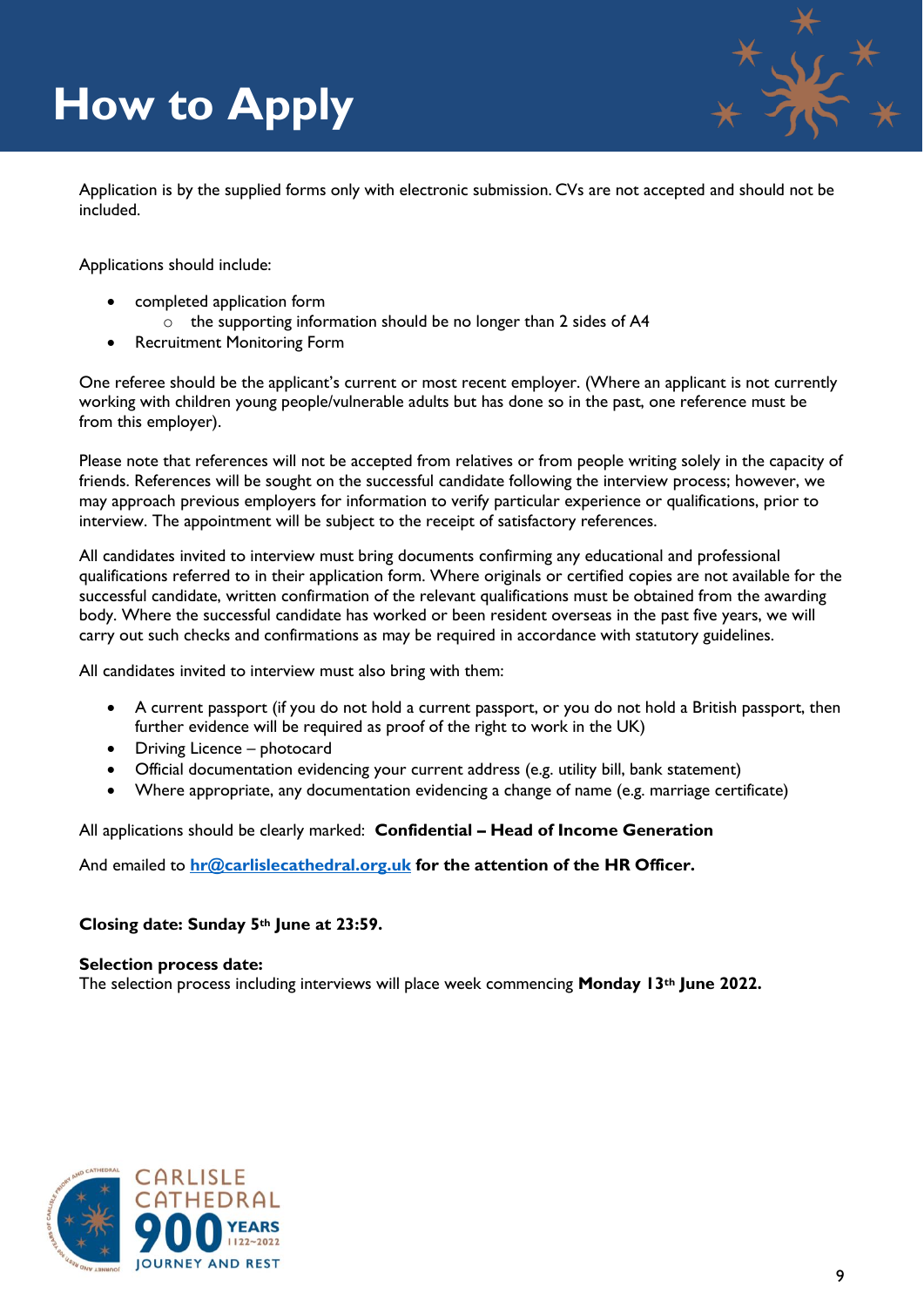

Chapter of Carlisle Cathedral and Carlisle Cathedral Enterprises Ltd (together 'the Cathedral' or 'we') are committed to respecting the privacy of the job applicants and we have a duty to protect the personal data of job applicants. Personal data is information that can identify a person, such as name, address, telephone number and email address.

### **Types of information we collect**

This policy covers the information you share with us and/or which may be acquired during the application or recruitment process including:

The organisation collects a range of information about you. This includes:

- your name, address and contact details, including email address and telephone number;
- details of your qualifications, skills, experience and employment history;
- information about your current level of remuneration, including benefit entitlements;
- whether or not you have a disability for which the organisation needs to make reasonable adjustments during the recruitment process;
- information about your entitlement to work in the UK; and
- equal opportunities monitoring information, including information about your ethnic origin, sexual orientation, health and religion or belief.

The organisation collects this information in a variety of ways. For example, data might be contained in application forms, CVs or resumes, obtained from your passport or other identity documents, or collected through interviews or other forms of assessment, including online tests.

The organisation will seek information from third parties only once a job offer to you has been made and will inform you that it is doing so.

Data will be stored in a range of different places, including on your application record, in HR management systems and on other IT systems including email.

#### **How we use information we collect**

Your information will be used by the Cathedral for the purposes of carrying out its application and recruitment process which includes:

- Assessing your skills, qualifications and interests against our job opportunities;
- Verifying your information and carrying out reference checks and/or conducting background checks (where applicable) if you are offered a position;
- Communications with you about the recruitment process and/or your application(s), including, in appropriate cases, informing you of other potential job opportunities;
- Making improvements to the Cathedral's application and/or recruitment process including improving diversity in recruitment practices;
- Complying with applicable laws, regulations, legal processes or enforceable governmental requests.

We will also use your information to protect the rights and property of the Cathedral, our affiliated organisations, applicants, candidates, employees or the public as required or permitted by law.

If you are offered and accept employment with the Cathedral, the information collected during the application and recruitment process will become part of your employment record.